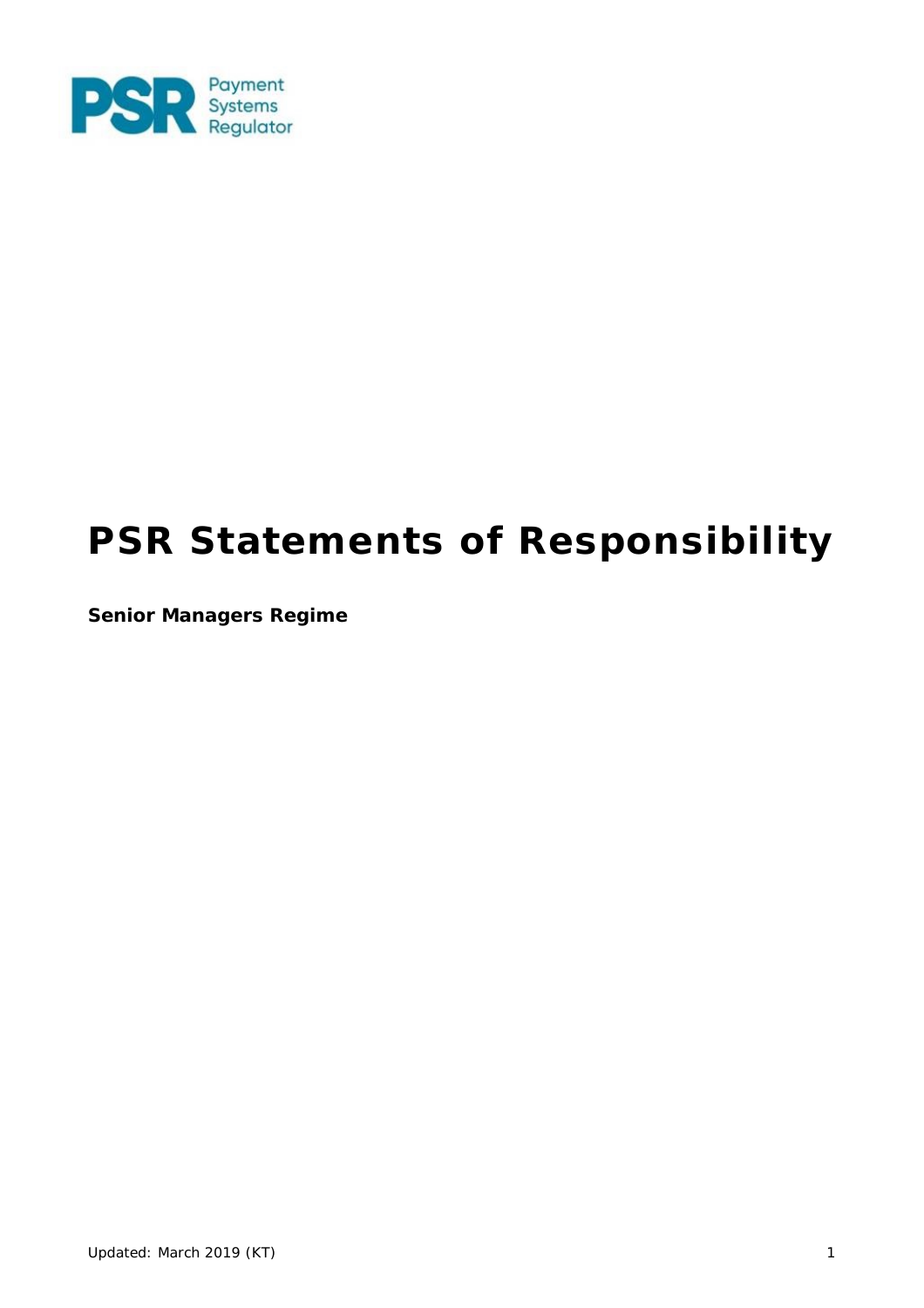# **Contents**

| 1 <sub>1</sub> | Chair                                    | 3  |
|----------------|------------------------------------------|----|
| 2.             | <b>Managing Director</b>                 | 5  |
| 3.             | Executive team                           | 7  |
| 4.             | <b>Other Senior Management Functions</b> | 10 |
| 5.             | <b>Board Committee Chairs</b>            |    |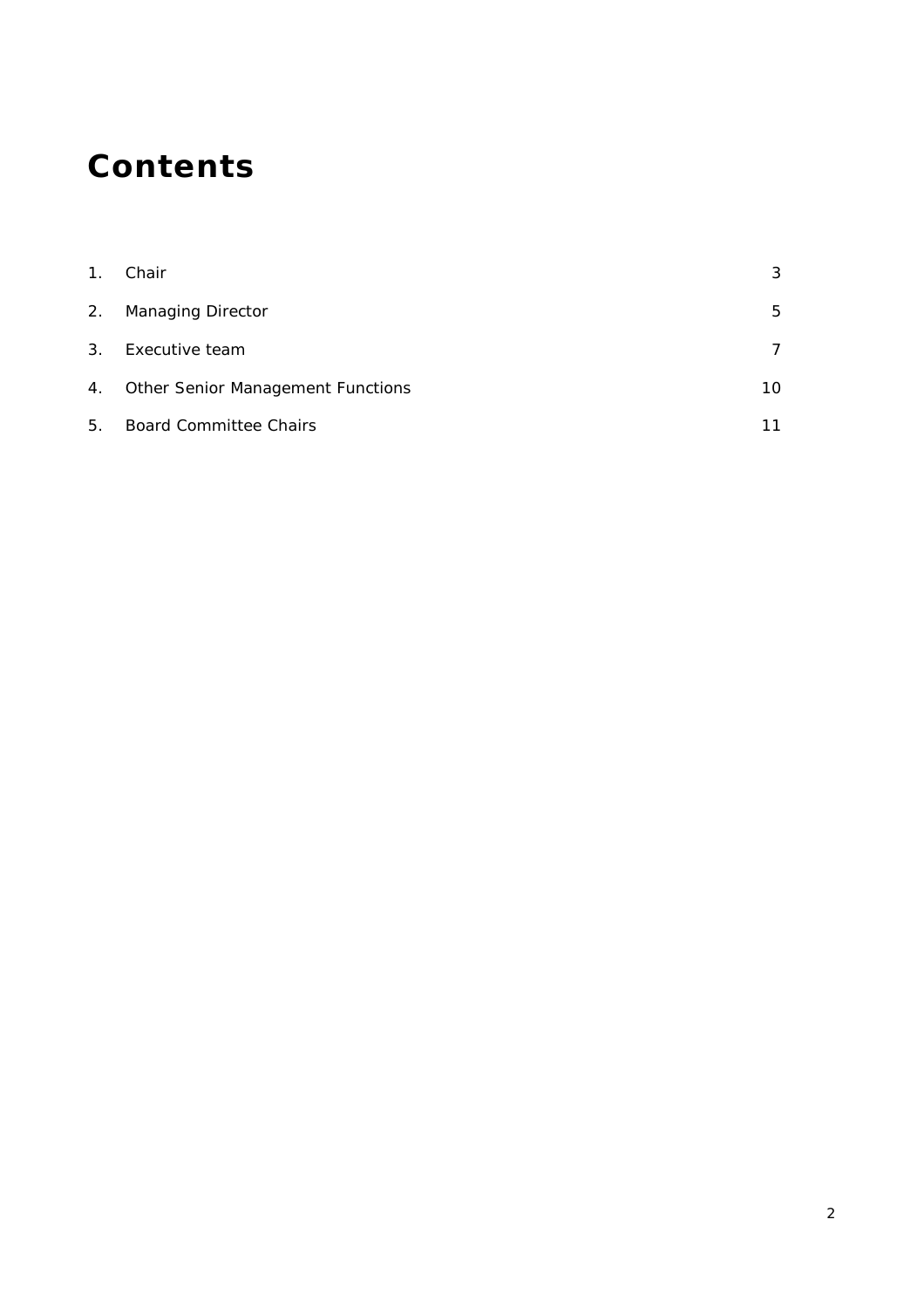# **1. Chair**

# **Statement of Responsibilities**

| Role holder | <b>Charles Randell</b> |
|-------------|------------------------|
|             |                        |
| <b>SMF</b>  | SMF9 – Chair           |

| Ref | <b>Prescribed Responsibility</b>                                                                                                                                                                                                              | <b>Shared</b> |
|-----|-----------------------------------------------------------------------------------------------------------------------------------------------------------------------------------------------------------------------------------------------|---------------|
| E   | Responsibility for the allocation of all prescribed responsibilities.                                                                                                                                                                         | No            |
|     | Responsibility for: (a) leading the development of; and (b) monitoring<br>the effective implementation of; policies and procedures for the<br>induction, training and professional development of all members of the<br>PSR's governing body. | <b>No</b>     |
|     | Responsibility for leading the development of the PSR's culture by the<br>governing body as a whole.                                                                                                                                          | No            |
|     | Responsibility for: (a) safeguarding the independence of; and (b)<br>oversight of the performance of; the risk function.                                                                                                                      | Yes           |
|     | Responsibility for the fitness and propriety of the PSR's non-executive<br>directors.                                                                                                                                                         | No            |

| Ref | <b>Overall Responsibility</b> |  |
|-----|-------------------------------|--|
|     | None                          |  |

| Ref | <b>Other Responsibilities</b>                                   | <b>Shared</b> |
|-----|-----------------------------------------------------------------|---------------|
|     | Responsibility for appointing the Chairs of the PSR's statutory |               |
|     | enforcement decision making committees.                         |               |

| Ref | Any further relevant details relating to above (e.g. if shared)                 |
|-----|---------------------------------------------------------------------------------|
|     | This prescribed responsibility is shared with the Chair of the Audit Committee. |

#### **Supplementary information**

**The role title for the individual performing these SMFs** Chair.

#### **Role main purpose**

The Board sets the strategic direction and ensures the long term success of the PSR. The Chair is responsible for ensuring the PSR's strategy is formulated clearly and well understood both internally and externally. The Chair has no executive responsibility for the day-to-day running of the PSR but as part of his responsibility as Chair fosters the relationships between executive and non-executive directors. Additionally, the Chair provides a source of counsel and challenge to the Managing Director on how the PSR is run. The Chair has an important externally facing role with stakeholders.

In the absence of a dedicated Risk Committee the Chair is responsbile for ensuring the Board considers external risks to the PSR objectives.

The key responsibilities of the Chair of the board are:

- Leading an effective Board, in particular through:
	- ensuring that the Board meets with sufficient frequency;
	- fostering an open, inclusive discussion which challenges executives, where appropriate;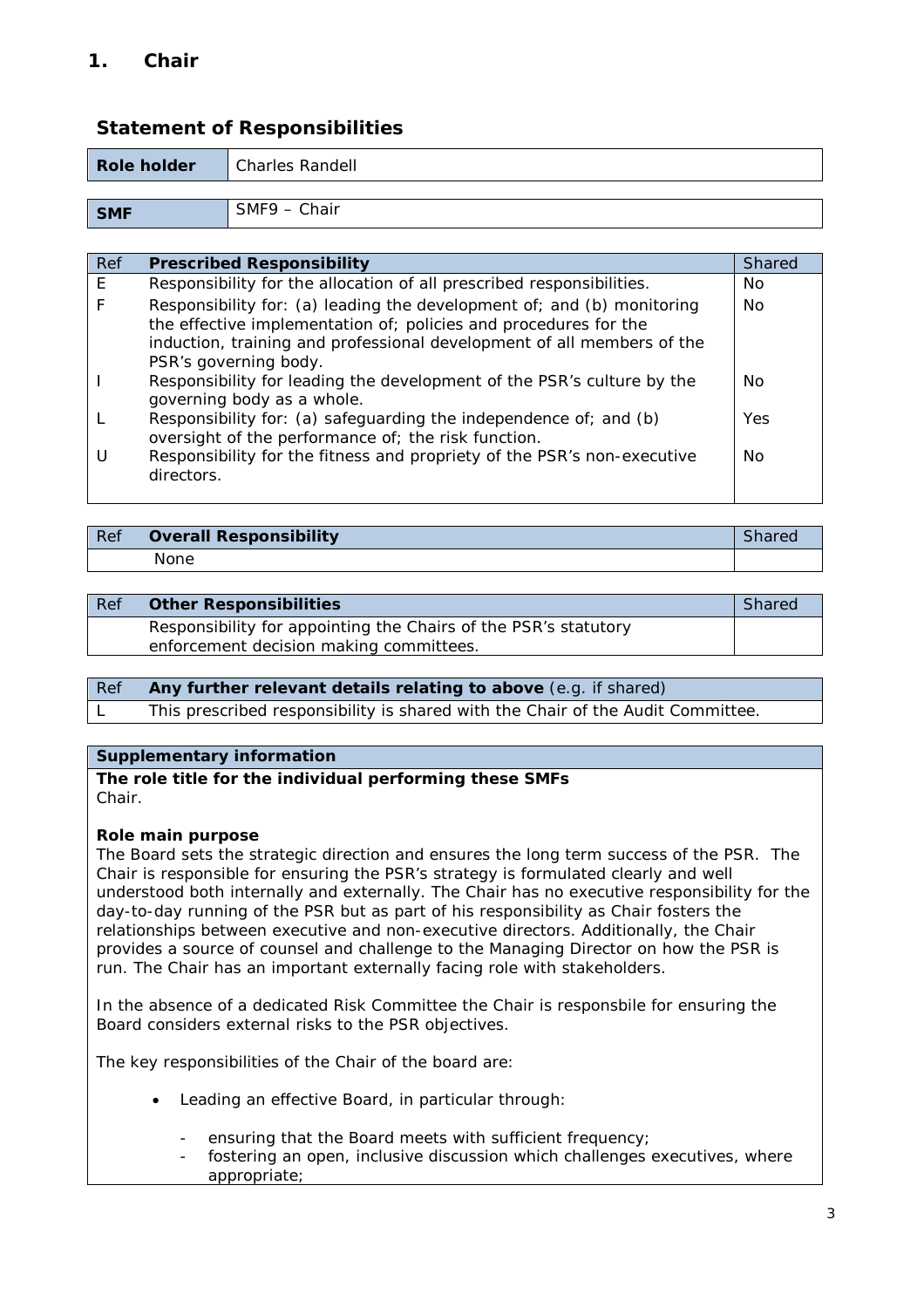- ensuring that the Board devotes sufficient time and attention to the matters within its remit, including matters reserved for the Board;
- ensuring that the Board and its members have the information necessary to its and their tasks, liaising with the FCA and PSR management as necessary effective decision-making process
- evaluating the performance of the Board and individual directors;
- maintaining a productive relationship with the PSR Managing Director and providing support in achieving the objectives of the PSR;
- ensuring effective liasion and cooperation between the PSR and the FCA, reporting to the FCA as appropraite;
- with the Managing Director, ensure that the PSR has available staff of sufficient skill and expertise as the organisation develops;
- with the Managing Director, managing key relationships with a wide range of major stakeholders in order to raise the profile of the PSR and its policies
- acting as a focus for the accountability of the PSR, for example, giving evidence to Parliamentary select committees and communicating with Government ministers on significant issues

#### **Key Committees**

Chair – PSR Board Member - Remuneration Committee Chair - FCA Board Attendee – Audit Committee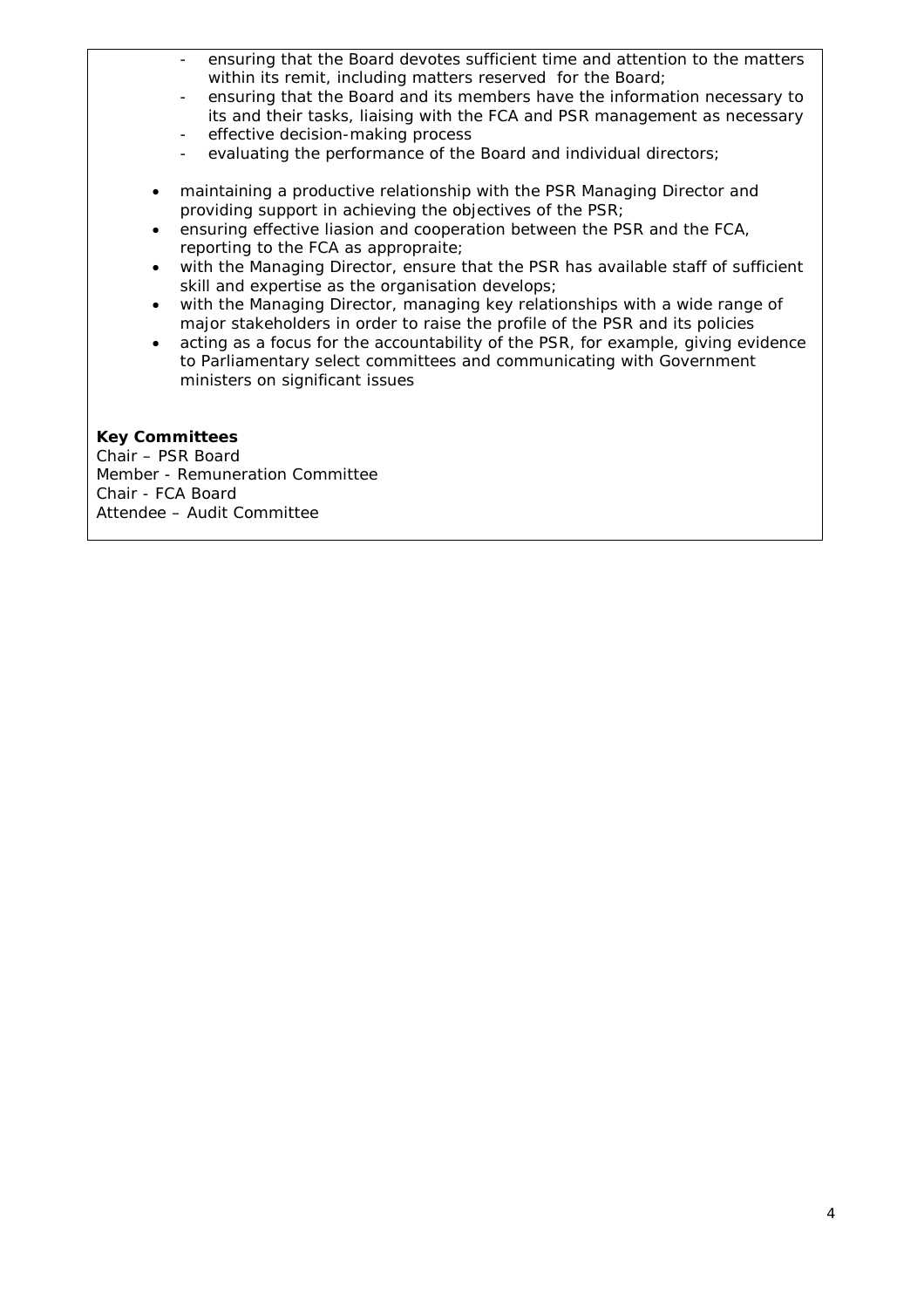# **2. Managing Director**

# **Statement of Responsibilities**

| Role holder | Louise Buckley & Chris Hemsley  |
|-------------|---------------------------------|
|             |                                 |
| <b>SMF</b>  | SMF1 - Chief Executive Function |

| Ref | <b>Prescribed Responsibility</b>                                       | <b>Shared</b> |
|-----|------------------------------------------------------------------------|---------------|
| A   | Responsibility for the PSR's performance of its obligations under the  | Yes           |
|     | senior management regime.                                              |               |
|     | Responsibility for compliance with the requirements of the regulatory  | Yes           |
|     | system about the management responsibilities map.                      |               |
| Н   | Responsibility for overseeing the adoption of the PSR's culture in the | Yes           |
|     | day-to-day management of the PSR.                                      |               |
|     | Responsibility for the development and maintenance of the PSR's        | Yes           |
|     | business model by the governing body.                                  |               |

| Ref | <b>Overall Responsibility</b>                                        | <b>Shared</b> |
|-----|----------------------------------------------------------------------|---------------|
| 30  | Responsibility for secretariat function for the Executive Committee. | Yes           |
| -33 | Responsible for the PSR Corporate Strategy.                          | Yes           |

| Ref | <b>Other Responsibilities</b> | <i>Shared</i> |
|-----|-------------------------------|---------------|
|     | None                          |               |

#### *Ref* **Any further relevant details relating to above** (e.g. if shared) None

#### **Supplementary information**

#### **The role title for the individual performing this SMF**

Co-Managing Director (Interim). The individual reports to the Chief Executive Officer, FCA but is independently accountable to the Board of the PSR and is not subject to direction by the Chief Executive Officer in discharging such accountabilities.

#### **Role main purpose**

The Managing Director is responsible for implementing the strategy agreed by the Board, in the formulation of which the Managing Director will have played a major part. They are also responsible for leadership of the organisation and managing it within the authorities delegated to them by the Board.

The key responsibilities include:

- reporting regularly to the Board with appropriate timely and quality information so the Board can discharge its responsibilities effectively;
- informing and consulting the Chair on all matters of significance to the Board so that the Chair and the Board can properly discharge their responsibilities;
- developing and delivering the strategic objectives agreed with the Board
- recommending to the Board significant operational changes and major capital expenditures where these are beyond the Managing Director's delegated authority
- assigning responsibilities clearly to senior management and overseeing the establishment of effective risk management and control systems
- recruiting, developing and retaining talented people to work for the PSR and, in particular, establishing a strong management tem which is fairly and fully evaluated
- communicating throughout the PSR the strategic objectives and the values of the PSR agreed with the Board, and ensuring that these are achieved in practice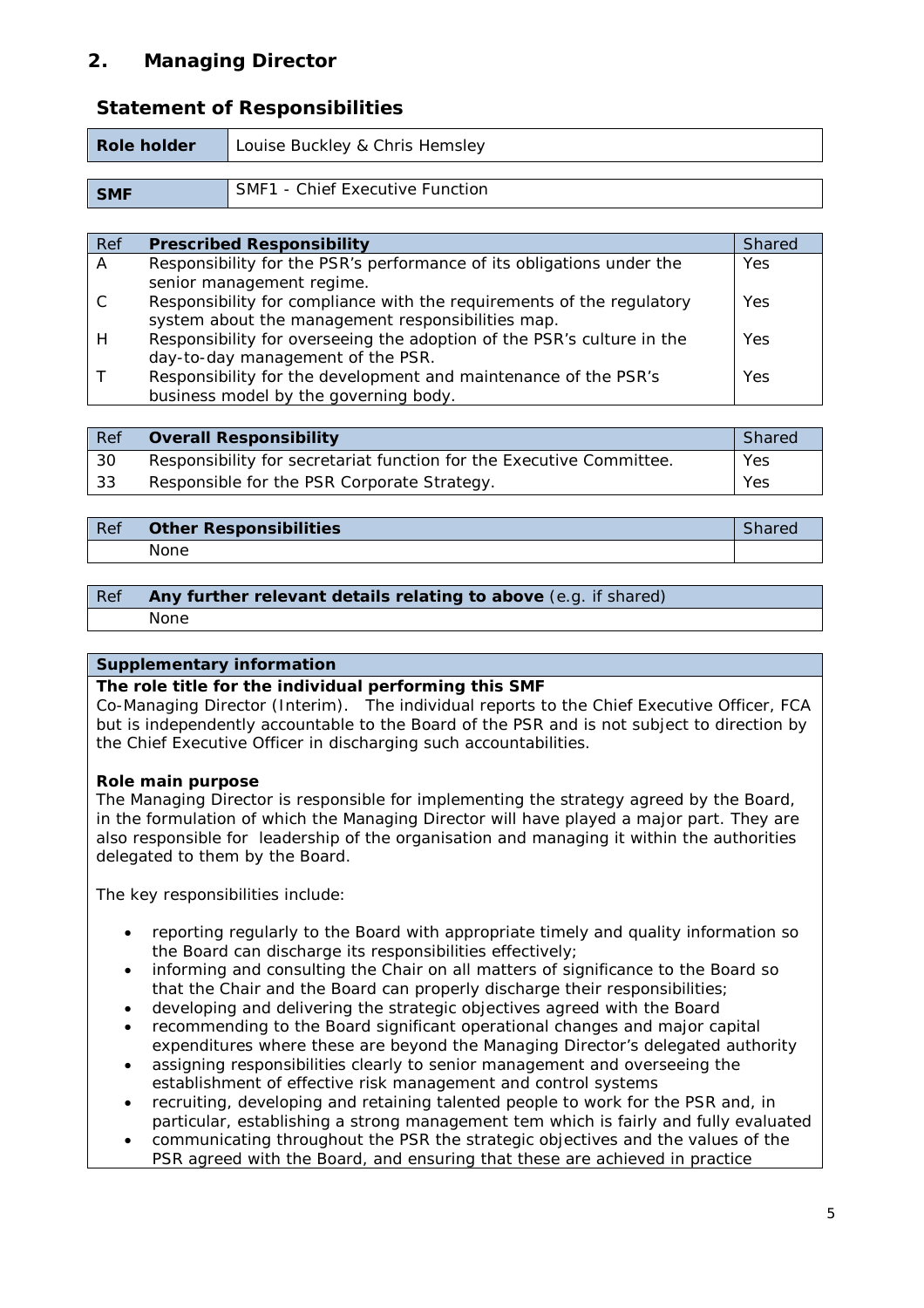• sharing with the Chair and with other members of the PSR senior management the responsibility for communicating the PSR's messages externally

# **Key Committees**

- Member PSR Board
- Chair Executive Committee
- Chair Senior Leadership Team Committee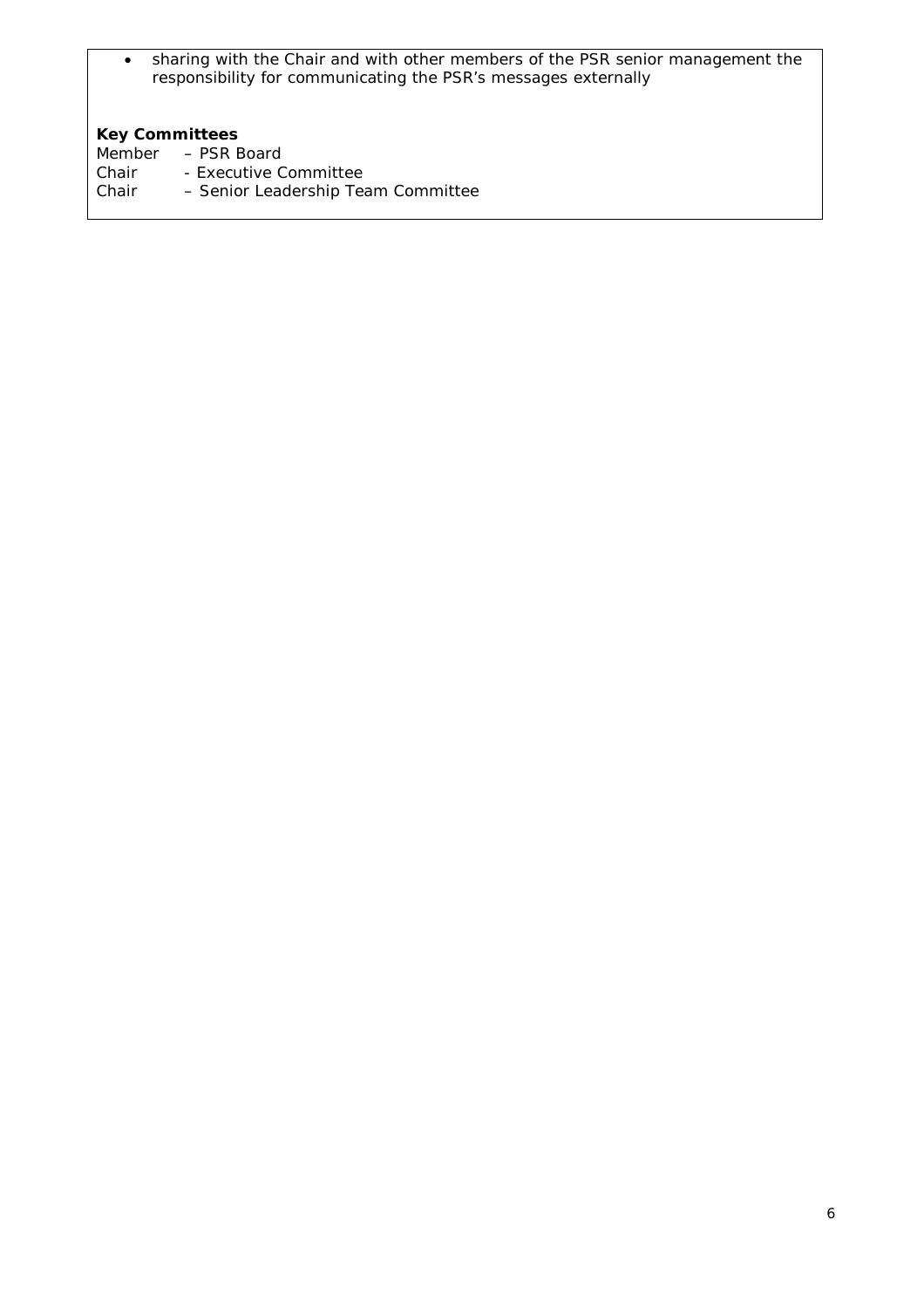# **3. Executive team**

#### **3.1 Legal**

# **Statement of Responsibilities**

| Role holder | Carole Begent                    |
|-------------|----------------------------------|
| <b>SMF</b>  | <b>SMF3 - Executive Director</b> |

| Ref | <b>Prescribed Responsibility</b> | <i>Snared</i> |
|-----|----------------------------------|---------------|
|     | None                             |               |

| Ref | <b>Overall Responsibility</b>                                                                                                                                                          | <b>Shared</b> |
|-----|----------------------------------------------------------------------------------------------------------------------------------------------------------------------------------------|---------------|
| 16  | Responsibility for competition policy and enforcement.                                                                                                                                 | No.           |
| 18  | Responsibility for the enforcement of regulatory powers under Financial<br>Services (Banking Reform) Act 2013 and other legislation.                                                   | <b>No</b>     |
| 19  | Responsibility for ensuring that the directions and guidance issued under<br>legislation by the PSR are made in accordance with the requirements of<br>the relevant legal obligations. | <b>No</b>     |

| Ref | <b>Other Responsibilities</b> |  |
|-----|-------------------------------|--|
|     | None.                         |  |

#### *Ref* **Any further relevant details relating to above** (e.g. if shared) None

#### **Supplementary information**

#### **The role title for the individual performing this SMF**

Head of Regulatory and Competiton Enforcement and General Counsel. The individual reports to the Chief Executive Officer, FCA but is independently accountable to the Board of the PSR and is not subject to direction by the Chief Executive Officer in discharging such accountabilities.

#### **Role main purpose**

Responsibility for the development and implementation of competition policy. Responsible for enforcement of the PSR's regulatory powers and formal investigations into suspected breaches of the PSR's directions or legislation.

#### **Key Committees**

Member - PSR Board Member - Executive Committee Member – Senior Leadership Team Committee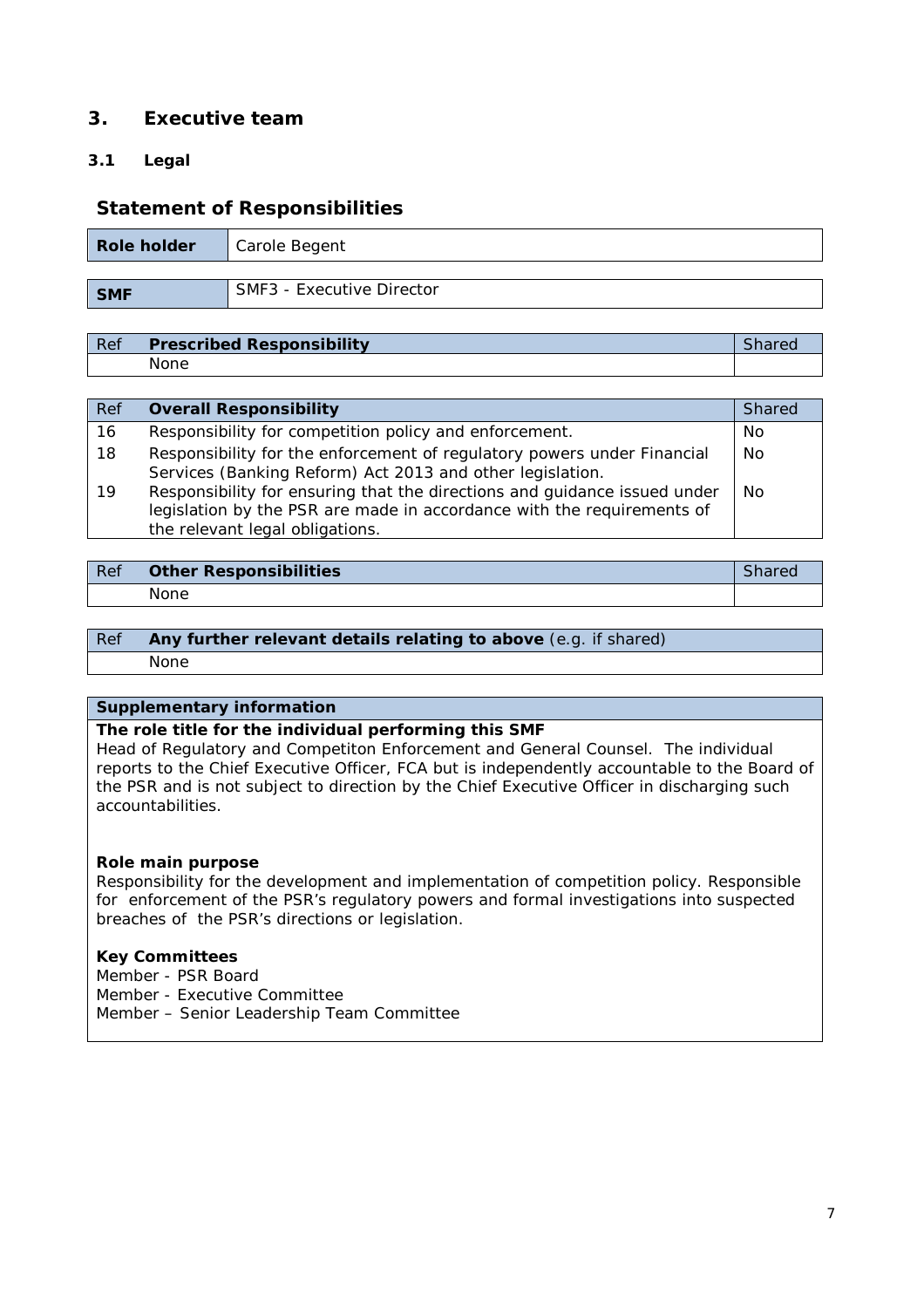#### **3.2 Operations**

| Role holder | Jane Gosling                     |
|-------------|----------------------------------|
|             |                                  |
| <b>SMF</b>  | SMF4 – Chief Risk Function       |
|             | SMF6 - Head of Key Business Area |

# **Statement of Responsibilities**

#### *Ref* **Prescribed Responsibility** *Shared* None

| Ref | <b>Overall Responsibility</b>                                                         | <b>Shared</b> |
|-----|---------------------------------------------------------------------------------------|---------------|
| 22  | Responsibility for managing the process of investigating complaints about<br>the PSR. | No.           |
| 23  | Responsibility for information technology, including cybersecurity.                   | No            |
| 24  | Responsibility for business continuity planning.                                      | <b>No</b>     |
| 28  | Responsibility for estate management, including facilities.                           | No            |

| l Ref | <b>Other Responsibilities</b> | Shared |
|-------|-------------------------------|--------|
|       | None                          |        |

#### *Ref* **Any further relevant details relating to above** (e.g. if shared) None

#### **Supplementary information**

#### **The role title for the individual performing this SMF**

Head of Operations / Chief Risk Officer (Interim). The individual reports to the Co-Managing Director (Interim).

#### **Role main purpose**

Responsible for the provision of operational services to support the PSR including, business continuity, information technology and cybersecurity via the shared services model with the FCA. Responsible for oversight of the PSR's risk function.

#### **Key Committees**

Attendee - Audit Committee Member – Senior Leadership Team Committee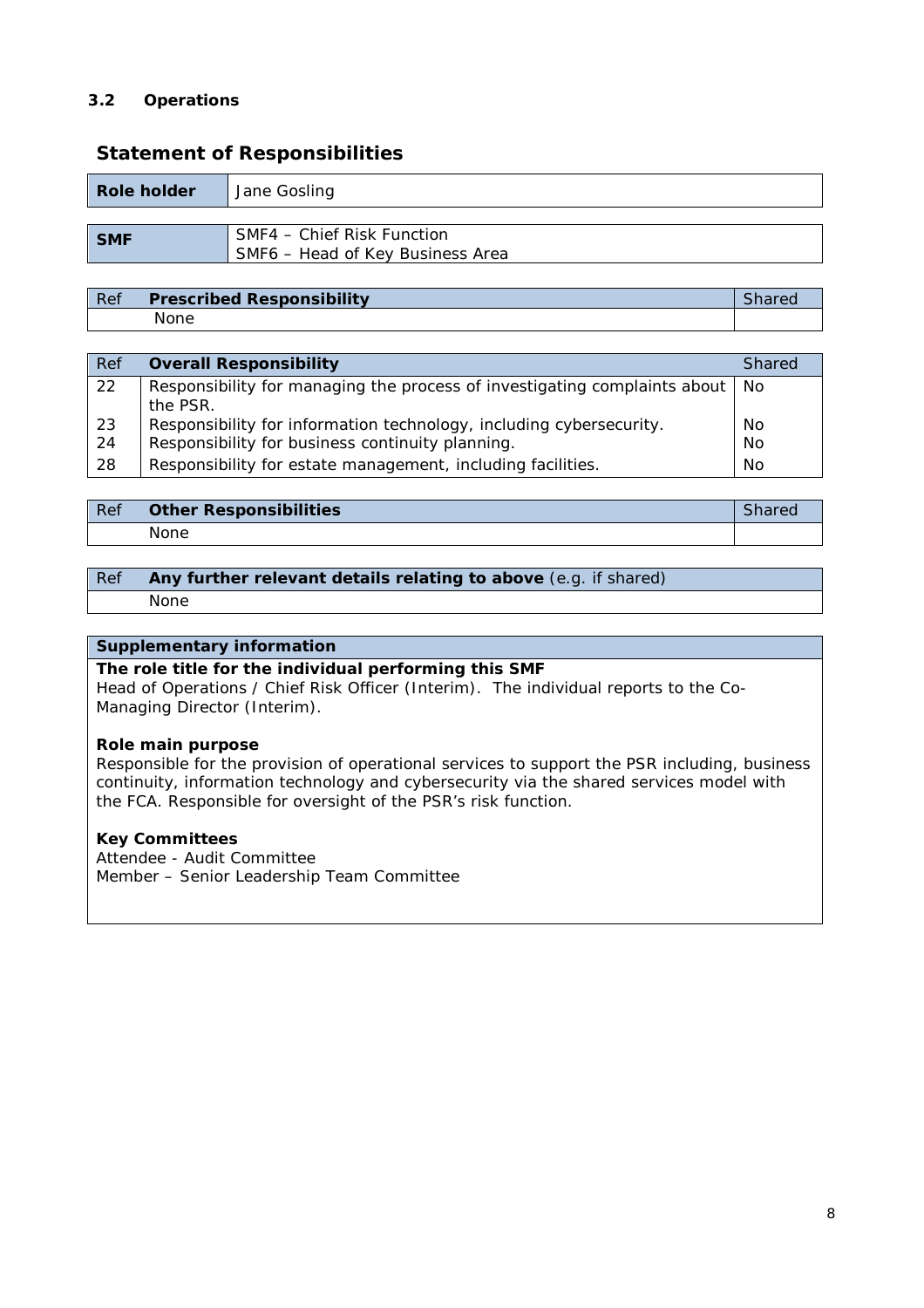## **3.3 Communications**

# **Statement of Responsibilities**

| <b>Role holder</b> | Toby Parker                      |
|--------------------|----------------------------------|
|                    |                                  |
| <b>SMF</b>         | SMF6 - Head of Key Business Area |

# *Ref* **Prescribed Responsibility** *Shared* None

| Ref | <b>Overall Responsibility</b>                                         | <b>Shared</b> |
|-----|-----------------------------------------------------------------------|---------------|
| 15  | Responsibility for the PSR's communications both internally and       | No.           |
|     | externally.                                                           |               |
| 26  | Responsibility for the PSR's engagement with international regulatory | No            |
|     | stakeholders.                                                         |               |

| Ref | <b>Other Responsibilities</b> | JHAFU |
|-----|-------------------------------|-------|
|     | <b>None</b>                   |       |

# *Ref* **Any further relevant details relating to above** (e.g. if shared)

None

#### **Supplementary information**

#### **The role title for the individual performing this SMF**

Head of Communications / Senior Manager. The individual reports to the Co-Managing Director (Interim).

#### **Role main purpose**

Responsible for the PSR's engagement with regulatory stakeholders as well as internal and external communications.

#### **Key Committees**

Attendee – Senior Leadership Team Committee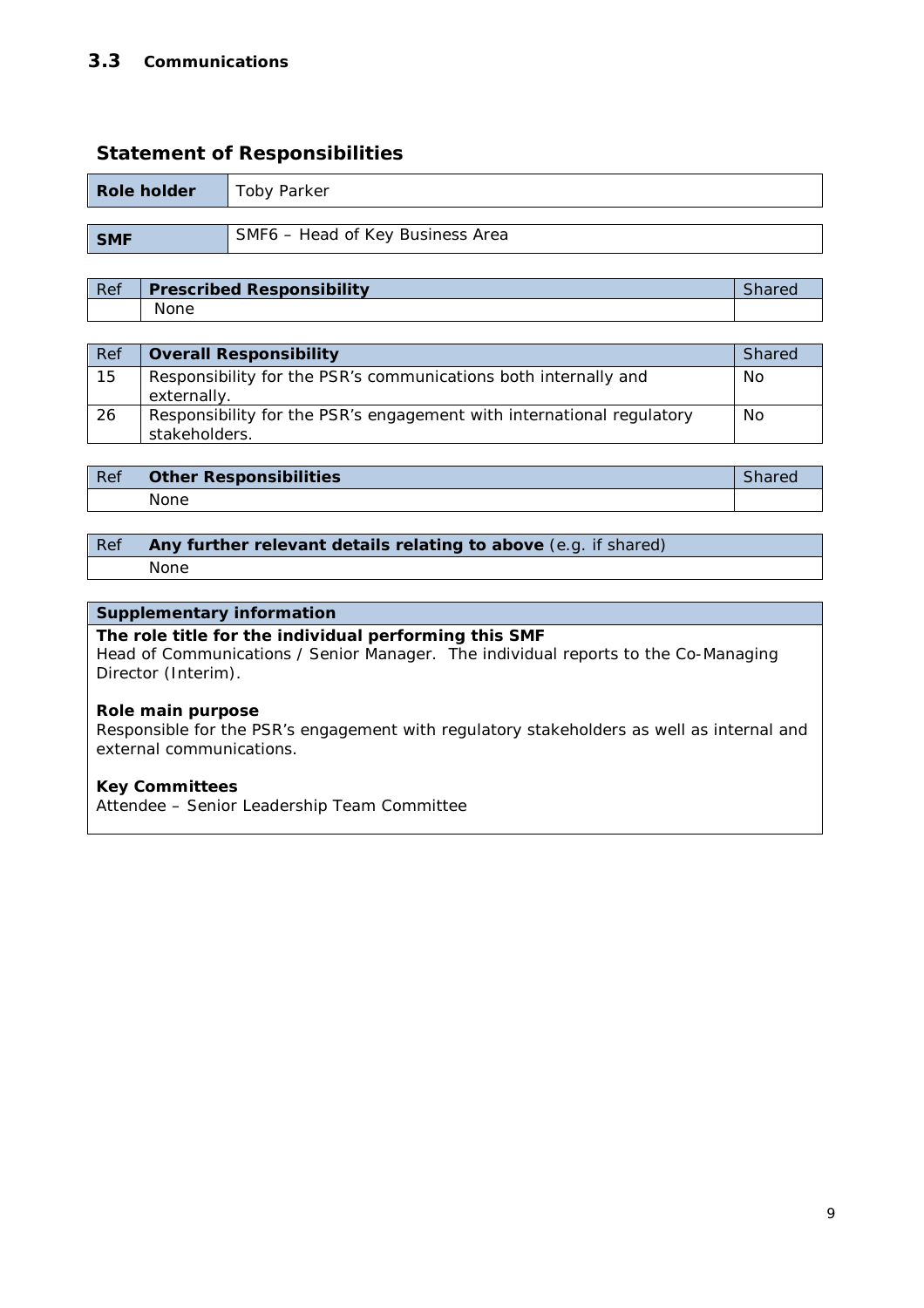#### **3.3 Human Resources**

## **Statement of Responsibilities**

| Role holder | Diane Pinto                      |
|-------------|----------------------------------|
|             |                                  |
| <b>SMF</b>  | SMF6 - Head of Key Business Area |

# *Ref* **Prescribed Responsibility** *Shared* None

| Ref | <b>Overall Responsibility</b>                                              | <b>Shared</b> |
|-----|----------------------------------------------------------------------------|---------------|
| 24  | Responsibility for Human Resources                                         | No            |
| 127 | Responsibility for corporate social responsibility, including equality and | No            |
|     | diversity                                                                  |               |

| , Ref | <b>Other Responsibilities</b> | JHAFU |
|-------|-------------------------------|-------|
|       | None                          |       |

#### *Ref* **Any further relevant details relating to above** (e.g. if shared) None

#### **Supplementary information**

#### **The role title for the individual performing this SMF**

HR People & Engagement Lead / Senior Manager. The individual reports to the Co-Managing Director (Interim).

#### **Role main purpose**

Responsible for managing the Human Resources operational service provided to the PSR via the shared service model with the FCA. Accountable for influencing and delivering the ongoing PSR people and engagement strategy; corporate responsibility and diversity and inclusion strategy.

#### **Key Committees**

Attendee – Senior Leadership Team Committee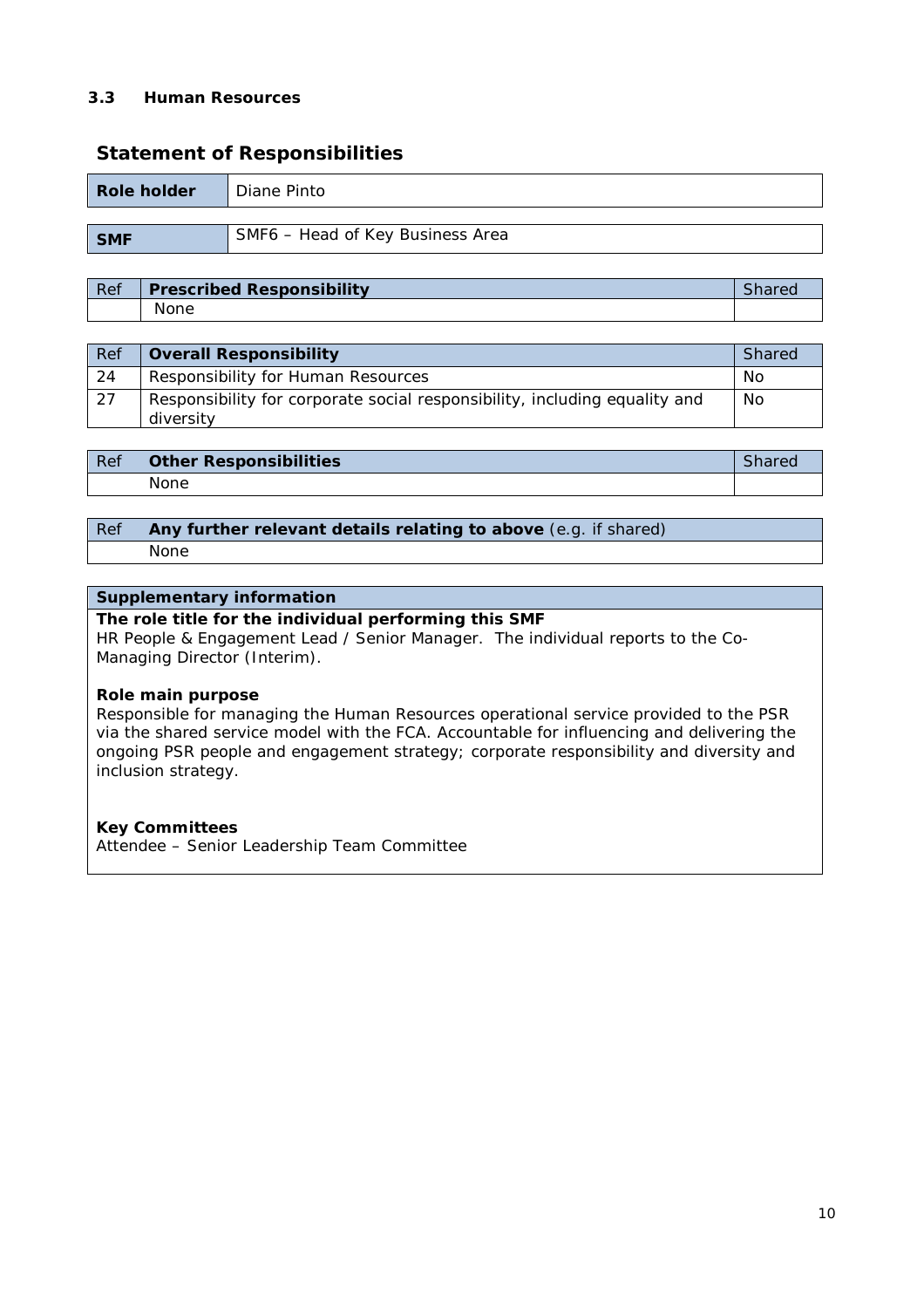### **3.4 Policy**

## **Statement of Responsibilities**

| <b>Role holder</b> | Chris Hemsley                    |
|--------------------|----------------------------------|
|                    |                                  |
| <b>SMF</b>         | SMF6 - Head of Key Business Area |

# *Ref* **Prescribed Responsibility** *Shared* None

| Ref | <b>Overall Responsibility</b>         | Shared |
|-----|---------------------------------------|--------|
| 12  | Responsibility for regulatory policy. | No     |

| Ref | <b>Other Responsibilities</b> |  |
|-----|-------------------------------|--|
|     | None                          |  |

| $Ref$   Any further relevant details relating to above (e.g. if shared) |  |
|-------------------------------------------------------------------------|--|
| None                                                                    |  |

#### **Supplementary information**

#### **The role title for the individual performing this SMF**

Co-Managing Director (Interim) & Head of Policy . The individual reports to the Chief Executive Officer, FCA but is independently accountable to the Board of the PSR and is not subject to direction by the Chief Executive Officer in discharging such accountabilities.

#### **Role main purpose**

Responsible for the development and implementation of policy in line with the PSR's statutory objectives.

#### **Key Committees**

Member - Executive Committee Member – Senior Leadership Team Committee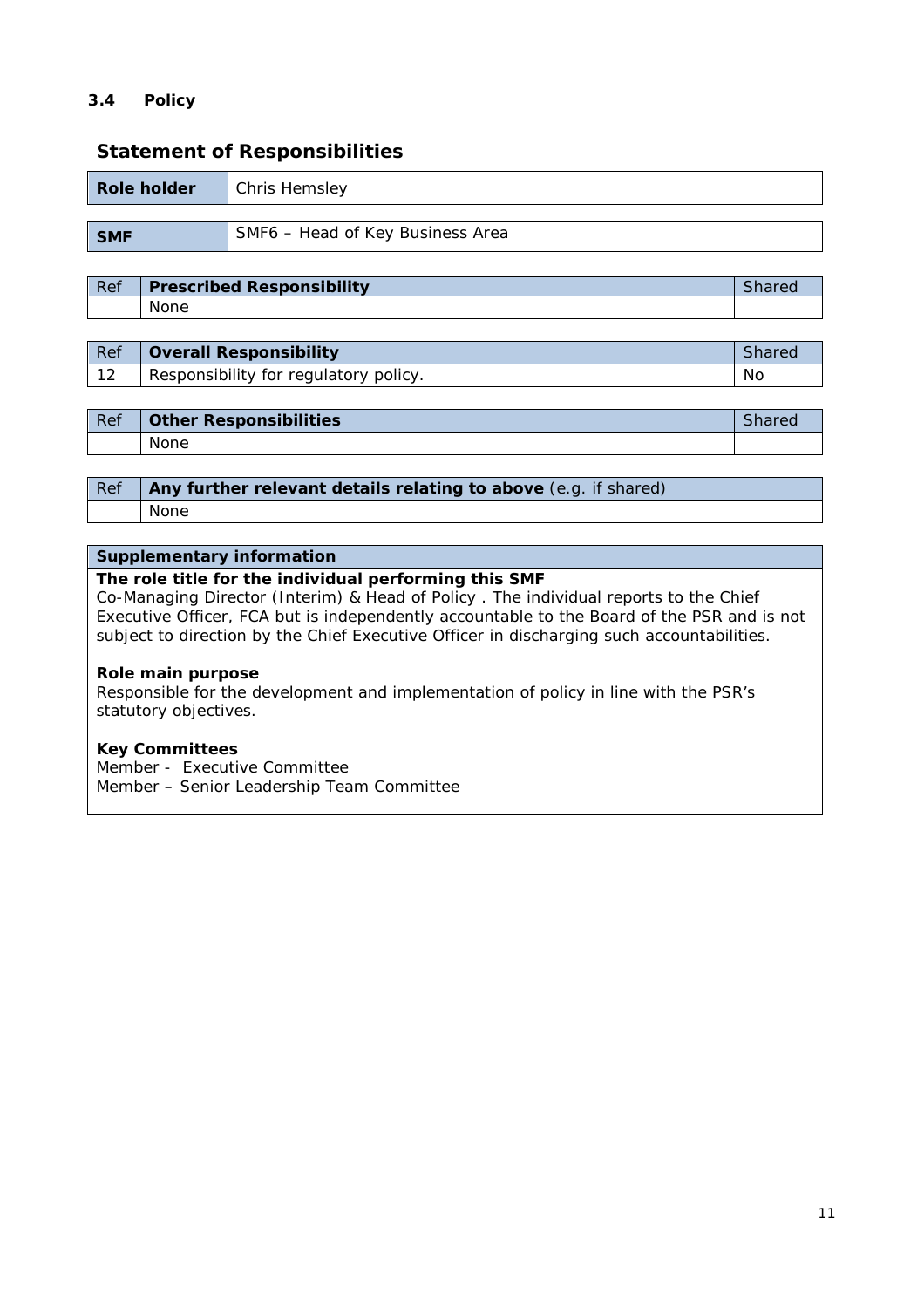# **4. Other Senior Management Functions**

#### **4.1 Corporate Services**

### **Statement of Responsibilities**

| Role holder | Simon Pearce                                  |
|-------------|-----------------------------------------------|
|             |                                               |
| <b>SMF</b>  | SMF18 - Other overall responsibility function |

# *Ref* **Prescribed Responsibility** *Shared* None

| Ref | Overall Responsibility                                                             | <b>Shared</b> |
|-----|------------------------------------------------------------------------------------|---------------|
| 29  | Responsibility for secretariat function for the PSR Board and Board<br>Committees. | No            |
|     |                                                                                    |               |

| Ref | <b>Other Responsibilities</b> | narec |
|-----|-------------------------------|-------|
|     | None                          |       |

#### *Ref* **Any further relevant details relating to above** (e.g. if shared) None

#### **Supplementary information**

#### **The role title for the individual performing this SMF** Head of Corporate Services. The individual reports to the Chair.

#### **Role main purpose**

Responsible for the effective management and support of the Board and its Committees.

Responsible for managing the staff Code of Conduct.

Responsible for ensuring compliance with the Companies Act and provisions of UK Corporate Governance Code to the extent it is applicable.

#### **Key Committees**

Attendee –Board Attendee - Remuneration Committee Attendee - Audit Committee

Attendee - FCA Board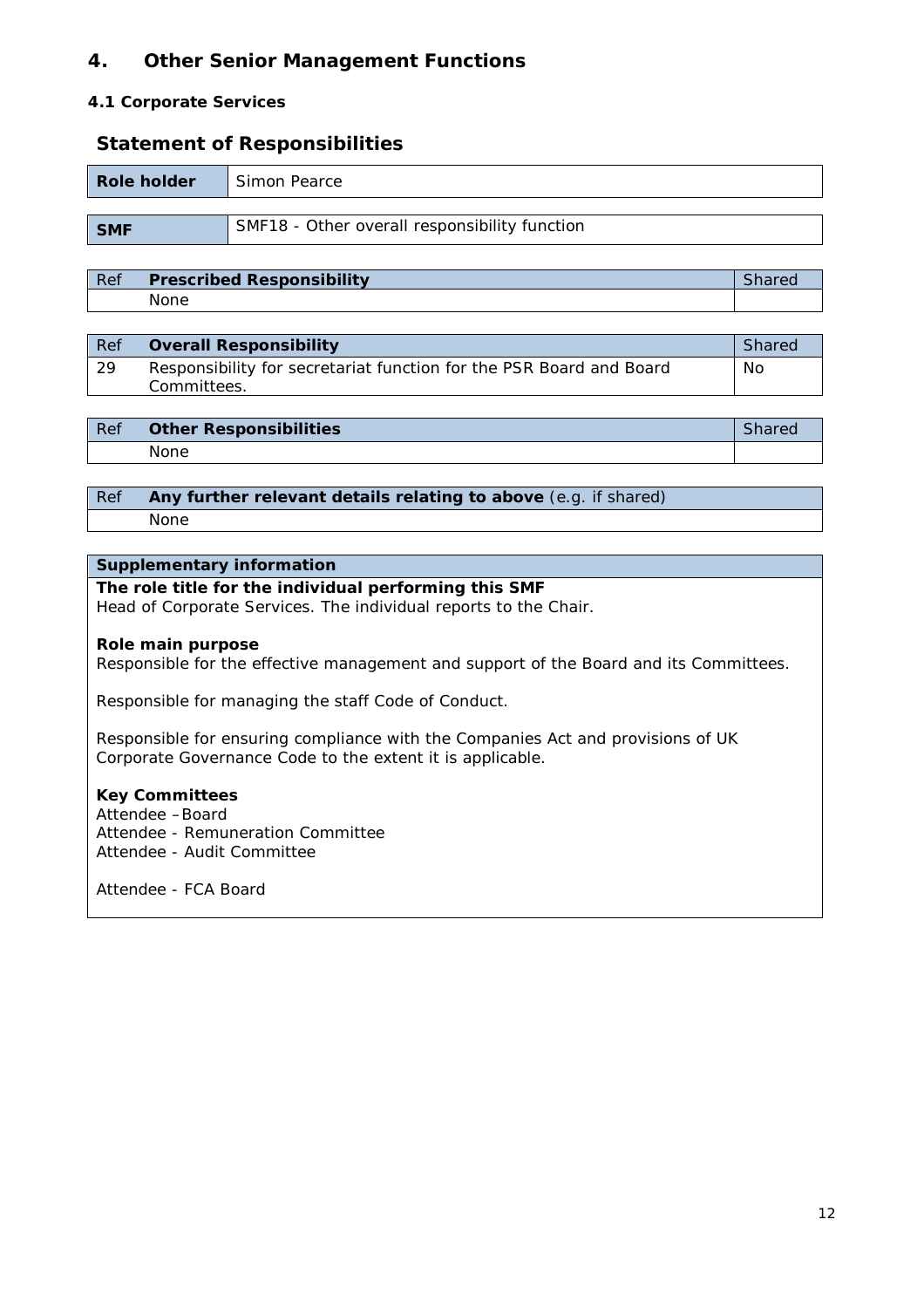# **5. Non-Executive Directors**

#### **5.1 Senior Independent Director**

## **Statement of Responsibilities**

| Role holder | Ameila Fletcher                     |
|-------------|-------------------------------------|
| <b>SMF</b>  | SMF14 - Senior Independent Director |

| Ref | <b>Prescribed Responsibility</b> |  |
|-----|----------------------------------|--|
|     | None                             |  |

| Ref | <b>Overall Responsibility</b> |  |
|-----|-------------------------------|--|
|     | None                          |  |

| l Ref | <b>Other Responsibilities</b> |  |
|-------|-------------------------------|--|
|       | <b>None</b>                   |  |

#### *Ref* **Any further relevant details relating to above** (e.g. if shared) None

# **Supplementary information**

#### **The role title for the individual performing this SMF** Non-Executive Director

#### **Role main purpose**

As SMF14, act as the Senior Independent Director of the PSR.

The key responsibilities of the Senior Independent Director are:

- acting as the sounding board to the Chairman and serve as an intermediary to other Directors as necessary;
- acting as a channel of communcation beteween the Non-Executive Directors and the Chairman, if required;
- meeting with the Non-Executive Directors at least once a year to appraise the Chairman's performance;
- assisting the Chairman to develop a formal internal Board effectiveness evaluation process, the themes to be discussed and agreed by the Board;
- being available to key stakeholders and the public if they have concerns which contact through the normal channels of Chairman, Managing Director or other Executive Directors has failed to resolve or which such contact is inappropriate;
- deputising for the PSR Chair as required.

#### **Key Committees**

Member - PSR Board

- Member FCA Board
- Member Remuneration Committee
- Member Audit Committee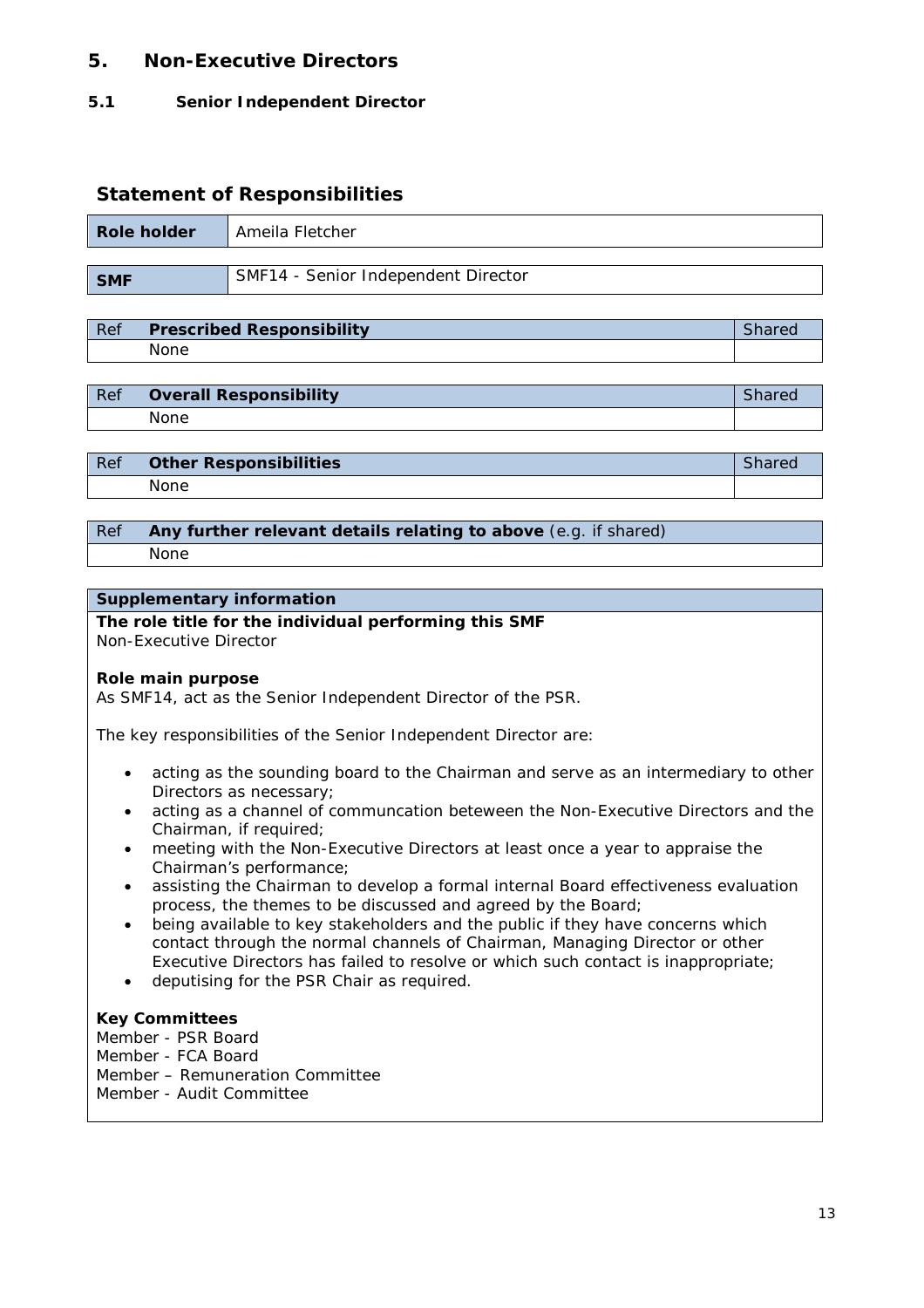#### **5.2 Non-Executive Director – Chair of Audit Committee**

# **Role holder** | Catherine Bradley **SMF** SMF11- Chair of Audit Committee

| <b>Statement of Responsibilities</b> |  |
|--------------------------------------|--|
|--------------------------------------|--|

| Ref | <b>Prescribed Responsibility</b>                                       | Shared?    |
|-----|------------------------------------------------------------------------|------------|
|     | Responsibility for: (a) safeguarding the independence of; and (b)      | No.        |
|     | oversight of the performance of; the internal audit function.          |            |
|     | Responsibility for: (a) safeguarding the independence of; and (b)      | <b>Yes</b> |
|     | oversight of the performance of; the risk function.                    |            |
| N   | Responsibility for the independence, autonomy and effectiveness of the | <b>No</b>  |
|     | PSR's policies and procedures on whistleblowing, including the         |            |
|     | procedures for protection of staff who raise concerns from detrimental |            |

| Ref | <b>Overall Responsibility</b> | <i>Shared</i> |
|-----|-------------------------------|---------------|
|     | <b>None</b>                   |               |

| l Ref | <b>Other Responsibilities</b> |  |
|-------|-------------------------------|--|
|       | None                          |  |

|  | Ref Any further relevant details relating to above (e.g. if shared) |  |
|--|---------------------------------------------------------------------|--|
|  |                                                                     |  |

L This prescribed responsibility is shared with the Chair of the PSR Board.

#### **Supplementary information**

**The role title for the individual performing this SMF**

Chair of the Audit Committee.

#### **Role main purpose**

treatment.

Chair the Audit Committee which is responsible for reviewing and providing assurance to the Board on matters including the effectiveness of the PSR's internal controls, the internal risk management framework and mitigation strategies and the integrity of the financial statements in the annual accounts and the statements that relate to financial controls and internal risk. Responsible for oversight of the external audit process.

The key responsibilities of the Chair of the Audit Committee are:

- ensuring that the committee meets with sufficient frequency
- fostering an open, inclusive discussion which challenges executives, where appropriate
- ensuring that the committee devotes sufficient time and attention to the matters within its remit
- helping to ensure that the committee and its members have the information necessary to its and their tasks
- reporting to the main Board on the committee's activities
- facilitating the running of the committee

#### **Key Committees**

Chair - Audit Committee Member - FCA Board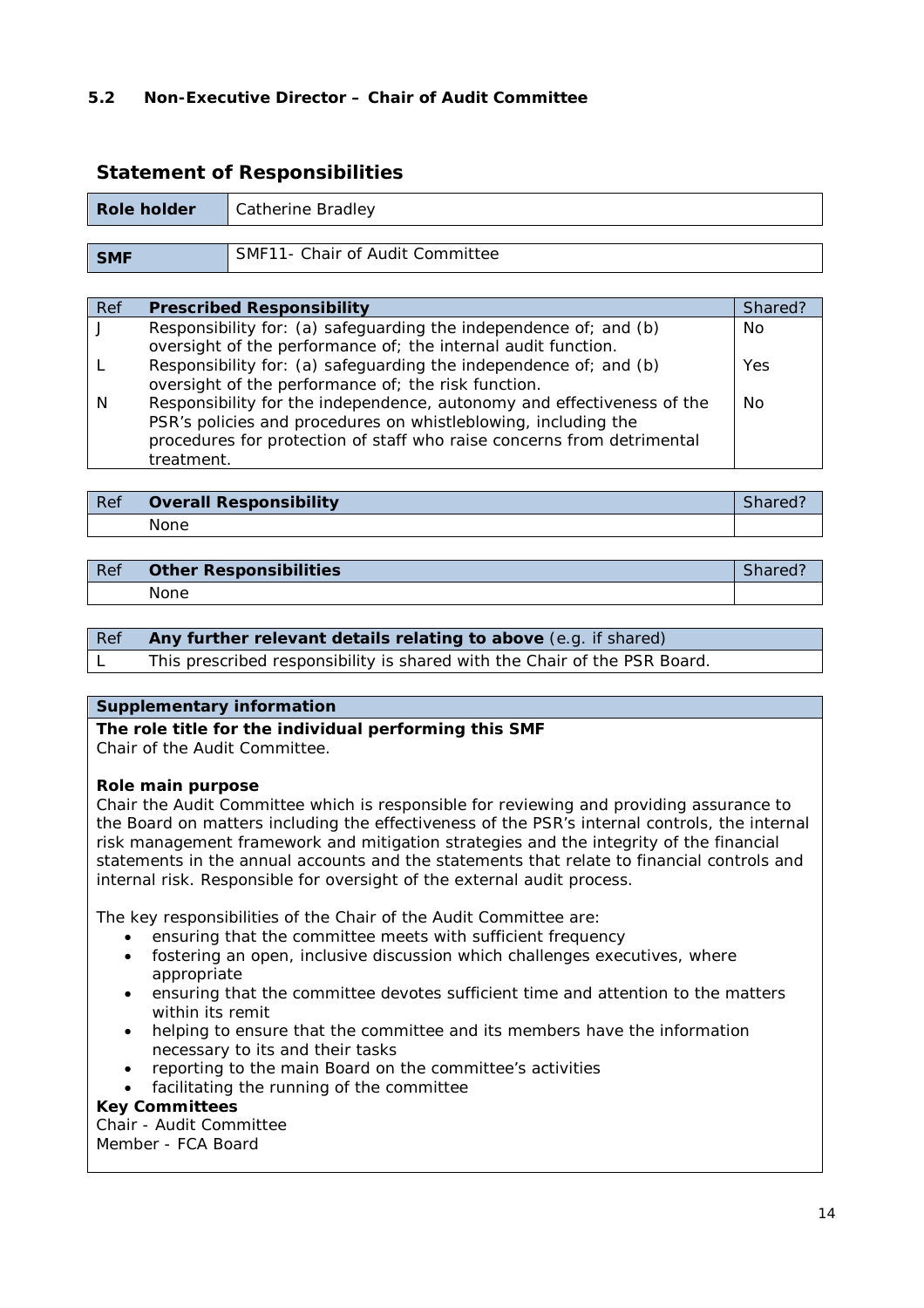#### **5.3 Non – Executive Director – Chair of Remuneration Committee**

# **Statement of Responsibilities**

| Role holder | Baroness Sarah Hogg                     |
|-------------|-----------------------------------------|
|             |                                         |
| <b>SMF</b>  | SMF12 - Chair of Remuneration Committee |

*Ref* **Prescribed Responsibility** *Shared* M Responsibility for overseeing the development of, and implementation of, the PSR's remuneration policies and practices. No

| Ref | <b>Overall Responsibility</b> |  |
|-----|-------------------------------|--|
|     | None                          |  |

| Ref | <b>Other Responsibilities</b> |  |
|-----|-------------------------------|--|
|     | None.                         |  |

#### *Ref* **Any further relevant details relating to above** (e.g. if shared) None

#### **Supplementary information**

**The role title for the individual performing this SMF** Chair of the Remuneration Committee

#### **Role main purpose**

Chair the PSR Remuneration Committee which is responsible for ensuring there is a formal and transparent procedure for developing policy on executive remuneration and for agreeing the remuneration packages of directors, as well as ensuring that appropriate succession arrangements are in place for senior roles.

The key responsibilities of the Chair of the Remuneration Committee are:

- ensuring that the committee meets with sufficient frequency
- fostering an open, inclusive discussion which challenges executives, where appropriate
- ensuring that the committee devotes sufficient time and attention to the matters within its remit
- helping to ensure that the committee and its members have the information necessary to its and their tasks
- reporting to the main Board on the committee's activities
- facilitating the running of the committee

#### **Key Committees**

Chair - Remuneration Committee

Member – FCA Board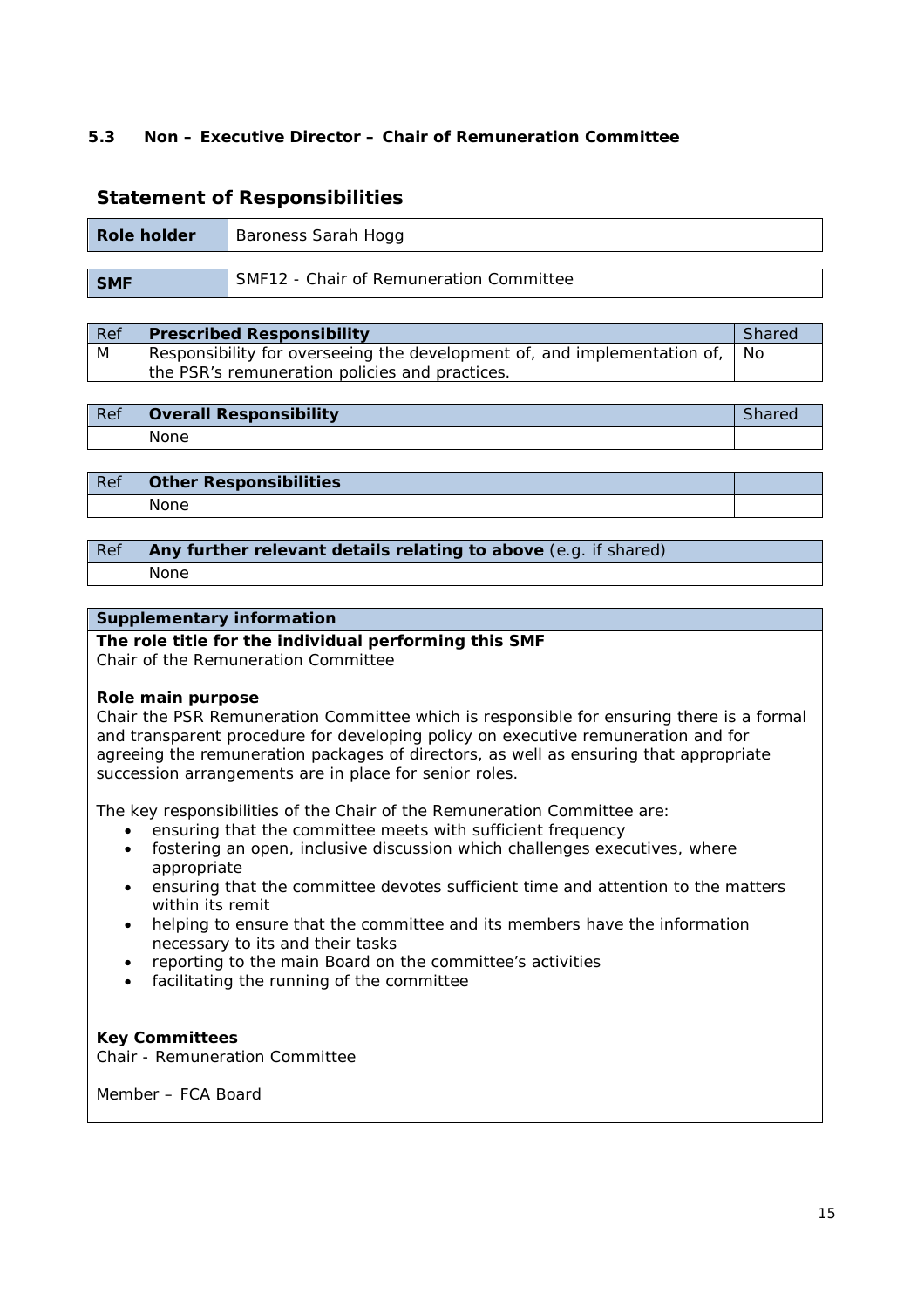#### **5.4 Enforcement Decisions Committee – Chair**

#### **Statement of Responsibilities**

| Role holder | Tim Parkes                                    |
|-------------|-----------------------------------------------|
|             |                                               |
| <b>SMF</b>  | SMF18 - Other overall responsibility function |

| Ref | <b>Prescribed Responsibility</b> |  |
|-----|----------------------------------|--|
|     | None                             |  |

| $\overline{Ref}$ | <b>Overall Responsibility</b>                                                           | <b>Shared</b> |
|------------------|-----------------------------------------------------------------------------------------|---------------|
| 35               | Responsibility for the effective functioning of the Enforcement Decisions<br>Committee. | No            |

| l Ref | <b>Other Responsibilities</b> |  |
|-------|-------------------------------|--|
|       | None                          |  |

## *Ref* **Any further relevant details relating to above** (e.g. if shared) None

#### **Supplementary information**

# **The role title for the individual performing this SMF**

Chair of the Enforcement Decisions Committee

#### **Role main purpose**

The Chair is responsible for the effective functioning of the Enforcement Decisions Committee (EDC). The EDC acts as decision maker in any particular case arising where the PSR proposes to impose a sanction under Financial Services (Banking Reform) Act 2013. The EDC decides whether to impose a financial penalty and/or publish details of the compliance failure.

On each occasion, an EDC panel is formed, ensuring an appropriate Chair is appointed.

#### **Key Committees**

Chair – Enforcement Decisions Committee